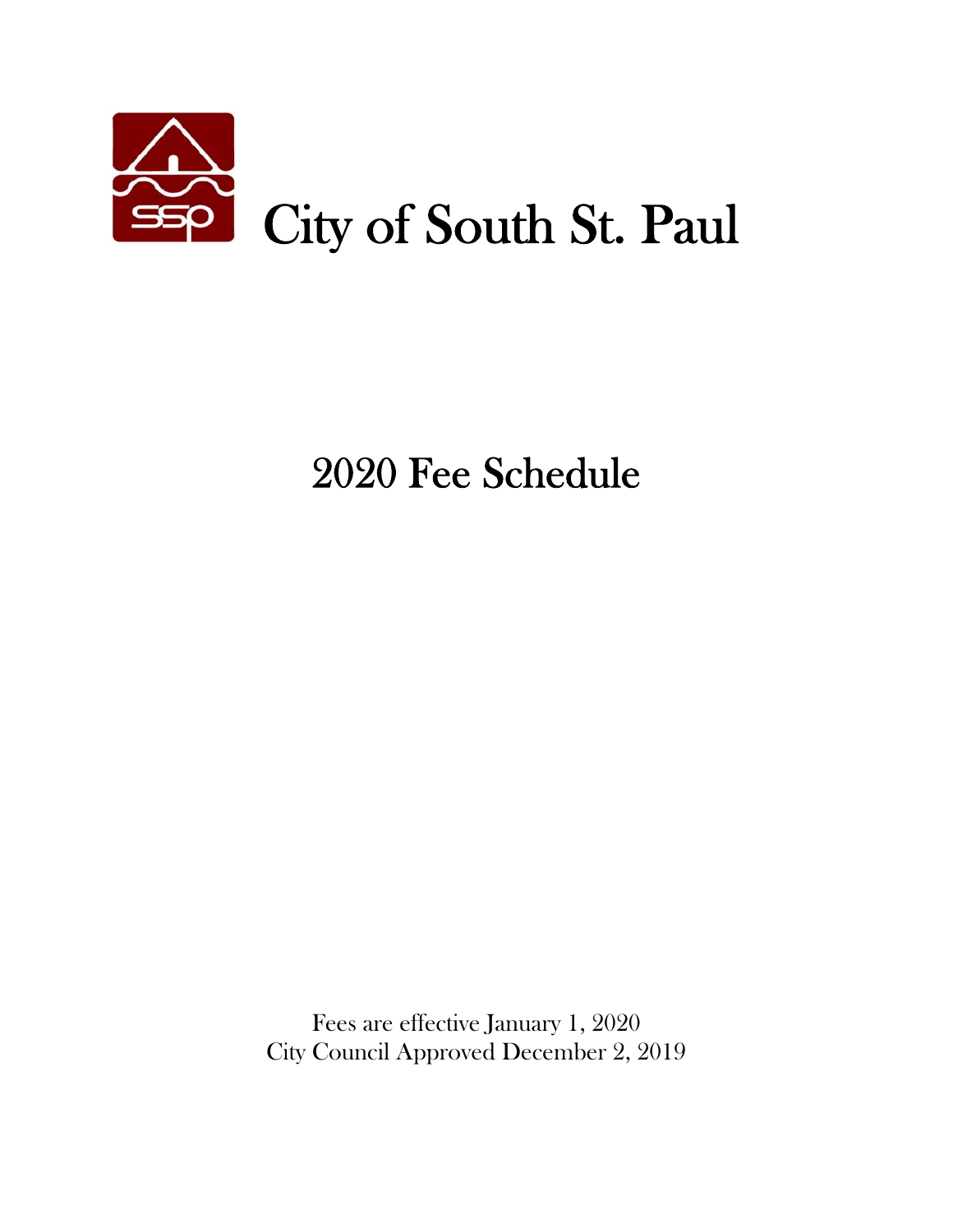# **Table of Contents**

| <b>Building Permits and Inspections</b> |
|-----------------------------------------|
|                                         |
|                                         |
|                                         |
|                                         |
|                                         |
|                                         |
|                                         |
| <b>Engineering Permits and Fees</b>     |
|                                         |
|                                         |
|                                         |
|                                         |
|                                         |
|                                         |
|                                         |
| Parks and Recreation Charges            |
|                                         |
|                                         |
|                                         |
|                                         |
|                                         |
|                                         |
|                                         |
|                                         |
| <b>Utility Rates</b>                    |
|                                         |
|                                         |
|                                         |
|                                         |
|                                         |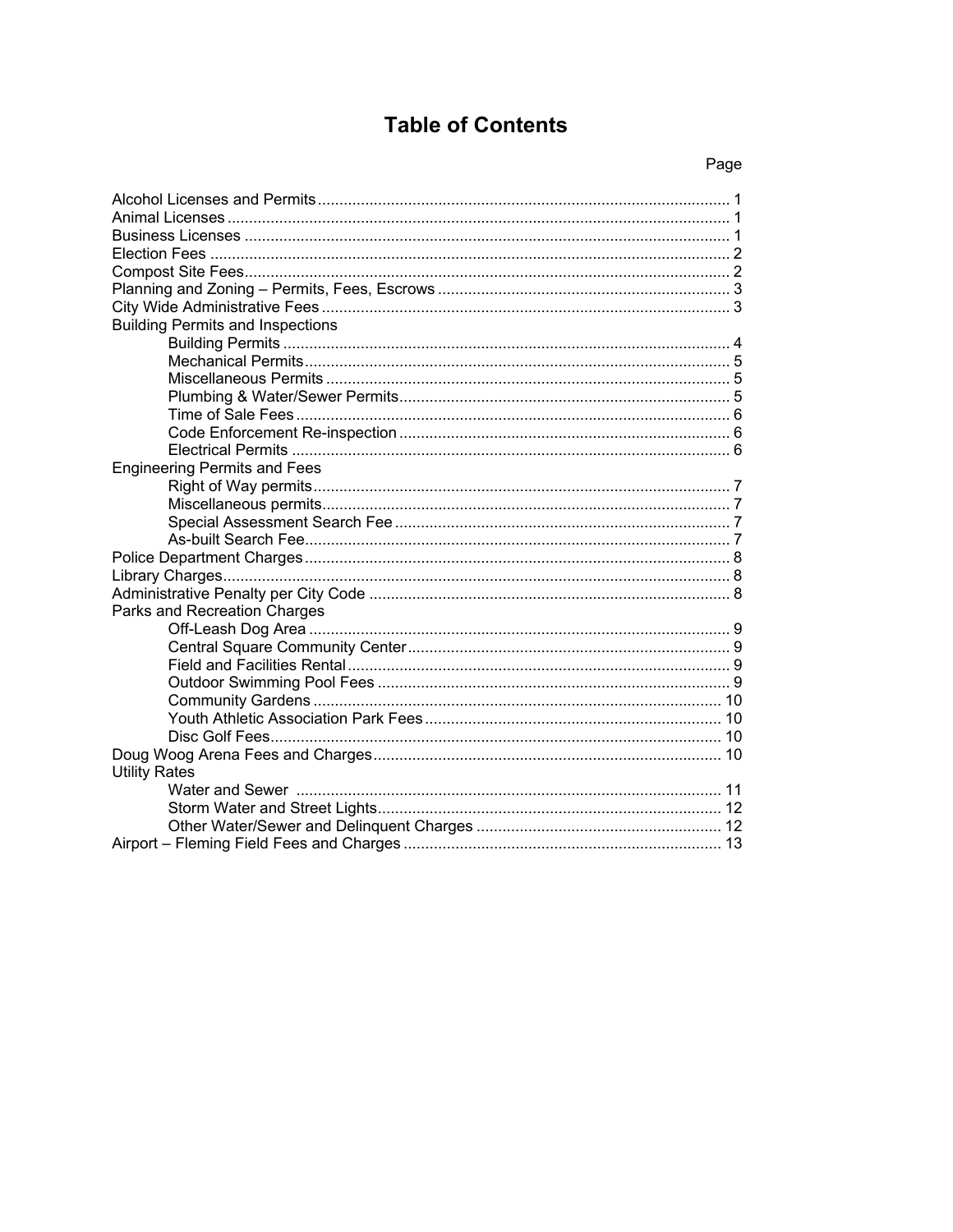| <b>Alcohol Licenses and Permits</b>                      |                                                |
|----------------------------------------------------------|------------------------------------------------|
| Beer<br>Beer 3.2 On Sale                                 |                                                |
|                                                          | \$150                                          |
| Beer 3.2 Off Sale                                        | \$50                                           |
| Beer 3.2 On Sale Temporary                               | \$50 Per Day                                   |
| Liquor                                                   |                                                |
| Liquor License Applicant Investigative Fee (Single)      | \$100                                          |
| Liquor License Applicant Investigative Fee (Partnership) | \$200                                          |
| Liquor License Applicant Investigative Fee (Corporation) | \$300                                          |
| Off Sale Intoxicating                                    | \$380                                          |
| On Sale Intoxicating                                     | \$3,100                                        |
| On Sale Intoxicating - Sunday                            | \$200                                          |
| On Sale Wine                                             | \$500                                          |
| Club On Sale Intoxicating License (Based on Membership)  |                                                |
| - Under 200 Members                                      | \$300                                          |
| - Between 201 and 500 Members                            | \$500                                          |
| - Between 501 and 1,000 Members                          | \$650                                          |
| - Between 1,001 and 2,000 Members                        | \$800                                          |
| - Between 2,001 and 4,000 Members                        | \$1,000                                        |
| - Between 4,001 and 6,000 Members                        | \$2,000                                        |
| - Over 6,000 Members                                     | \$3,000                                        |
| Temporary On Sale Liquor                                 | \$50 Per Day                                   |
| Woog Arena Liquor Permit                                 | \$75 Per Day                                   |
| Woog Arena 3.2 Malt Liquor Permit                        | \$75 Per Day                                   |
| <b>Consumption and Display Permit (Annual)</b>           | \$300                                          |
| Consumption and Display Permit (One Day)                 | \$25                                           |
| <b>Other Alcohol Licenses</b>                            |                                                |
|                                                          |                                                |
| On Sale Brewer Taproom                                   | \$500                                          |
| On Sale Brew Pub                                         | \$300                                          |
| Off Sale Brew Pub                                        | \$200                                          |
| Cocktail Room                                            | \$300                                          |
| <b>Animal Licenses</b>                                   |                                                |
| Animal License - Lifetime                                | \$25                                           |
| <b>Business Licenses</b>                                 |                                                |
| Barber - Per Chair                                       | \$20                                           |
| Beauty Shop - Per Chair                                  | \$20                                           |
| Benches (Limit 25)                                       | \$30 Per Bench                                 |
| <b>Bowling Alley</b>                                     | \$50 First Lane Plus \$10 Each Additional Lane |
| Car Wash                                                 | \$75                                           |
| Chicken License                                          | \$75 Lifetime                                  |
| <b>Christmas Tree Sales</b>                              | \$50                                           |
| Cigarette & Tobacco Sales                                | \$175                                          |
| Entertainment                                            | \$100                                          |
| Fireworks                                                | \$25                                           |
| Hotel                                                    | \$50 Plus \$5 Per Room                         |
|                                                          |                                                |
| <b>Housing Evaluator</b>                                 | \$60                                           |
|                                                          | \$100 Per Applicant Plus \$25                  |
| Massage Therapy                                          | Investigative Fee Per Applicant                |
| <b>Mechanical Amusement Devices</b>                      | \$15 Per Location Plus \$15 Per Machine        |
| <b>Mechanical Music</b>                                  | \$15 Per Location Plus \$15 Per Machine        |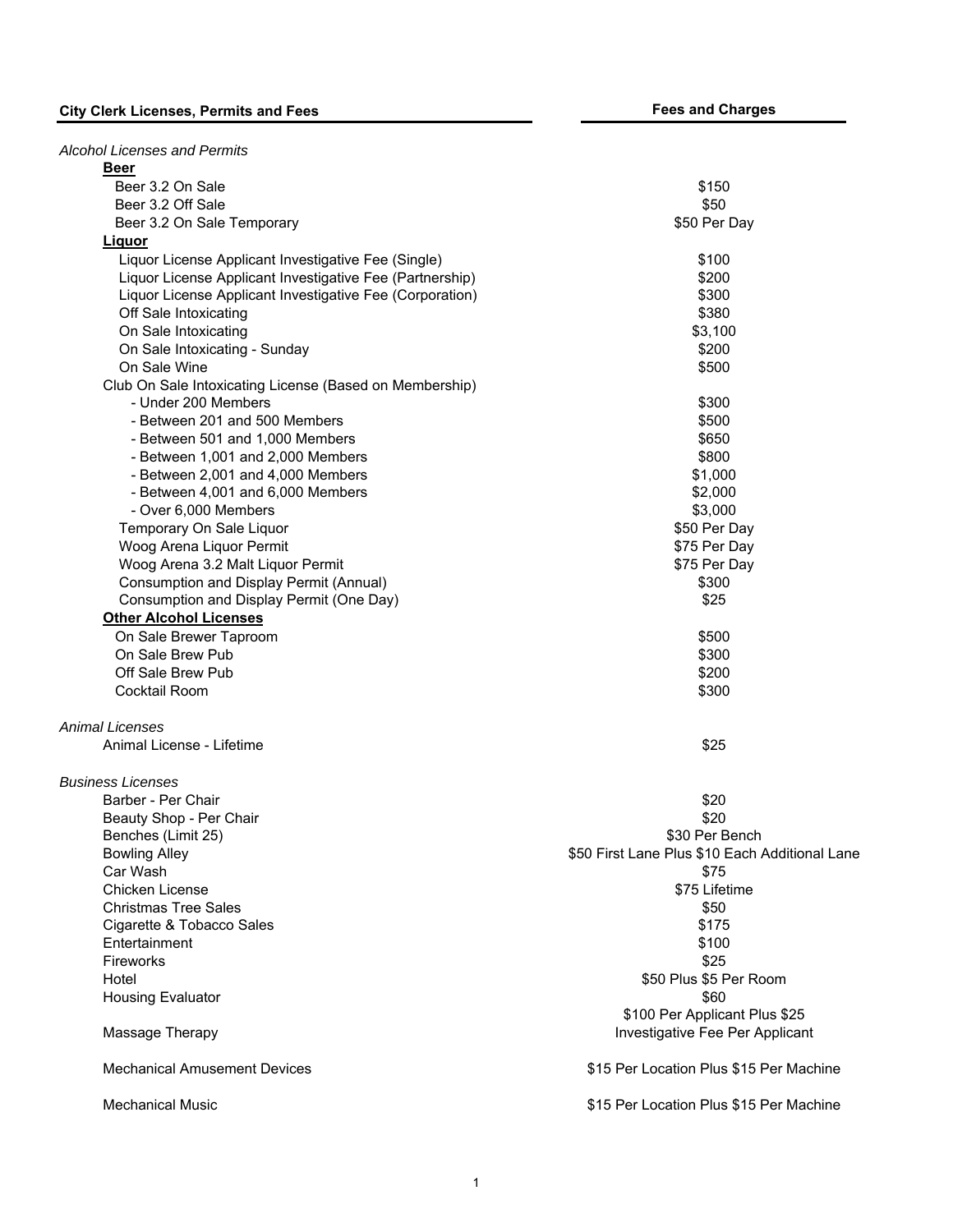### *Business Licenses (continued)*

Pawnbrokers and Precious Metal Dealers \$3,000 Plus \$500 Investigative Fee (in MN) and/or \$1,500 Investigative Fee (Out of State) Peddlers \$100 Company Registration and (\$25 investigative fee + \$75) Per Applicant Petroleum Dealers **\$50 Plus \$50 Plus \$50 Per Pump** Pool Table \$15 Per Location Plus \$15 Per Machine Rental Housing \$30 Per Unit Plus \$25 Investigative Fee Per Applicant Residential Parking Permit No Fee and Society and Society and Society and Society and Society and Society and Society and Society and Society and Society and Society and Society and Society and Society and Society and Soci Restaurant \$100 Sexually Oriented Business **\$3,000 Plus and \$150 Investigative Fee** Shooting Gallery \$100 Skating Rinks \$25 **Solicitor** \$100 Company Registration and \$75 Per Applicant Special Event \$50 Per Day \$50 Per Day \$50 Per Day \$50 Per Day \$50 Per Day \$50 Per Day Tattoo and Body Piercing \$500 Plus \$50 Application Fee and \$150 Investigative Fee Theater \$100 Trash Hauler - Commercial and Residential **\$400 Plus \$15 Per Vehicle** \$15 Per Vehicle Trash Hauler - Commercial or Residential **\$200 Plus \$15 Per Vehicle** \$15 Per Vehicle Used Clothing Sales \$50 Wood Processing \$50 *Election Fees* Filing Fee for Municipal Office \$20 *Service Fee* Administrative Charge for Refund \$5

Materials Accepted - Leaves, grass, sod, sod trimmings, and  $$.50$  per bag; or garden waste. Volume based fee for truck loads

Tree & Brush Disposal - On the first Saturday of every month Volume based fee

### **Compost Site Fees and Charges**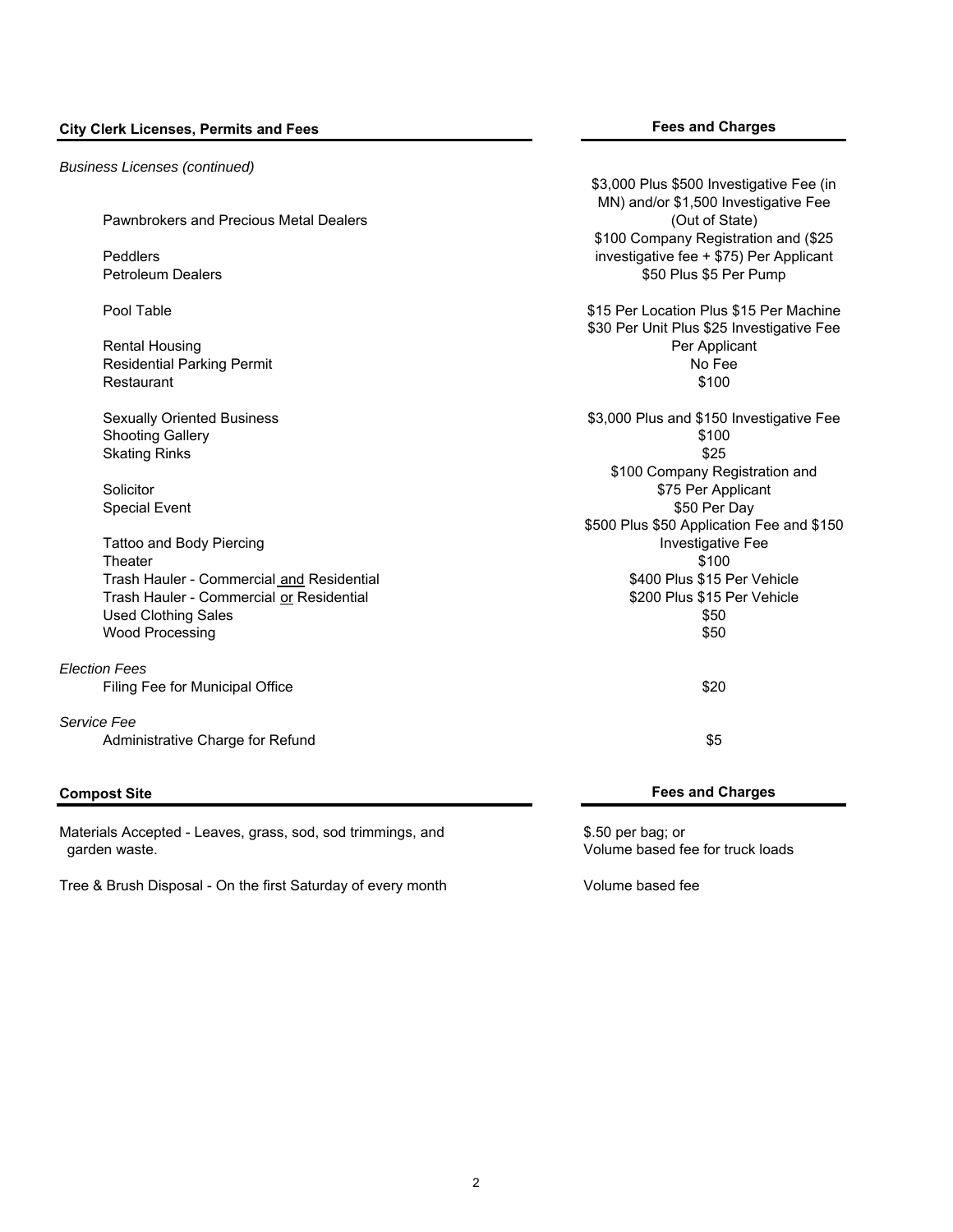| <b>Planning and Zoning - Permits/Fees</b>                                         | <b>Fees</b>             | <b>Escrow</b>          |
|-----------------------------------------------------------------------------------|-------------------------|------------------------|
| <b>Comprehensive Plan Amendment</b><br>Major<br>Minor                             | \$500<br>\$500          | \$1,000<br>\$250       |
| Conditional Use Permit (CUP)<br>Residential<br>Commercial/Industrial<br>Amendment | \$350<br>\$400<br>\$200 | na<br>\$1,000<br>\$500 |
| Interim Use Permit (IUP)<br><b>Residential</b><br>Commercial/Industrial           | \$250<br>\$300          | na<br>\$250            |
| Lot Split/Combination                                                             | \$200                   | na                     |
| Planned Unit Development (PUD)<br>Regular<br>Amendment                            | \$550<br>\$225          | \$1,000<br>\$500       |
| <b>Preliminary Plat</b><br>Small<br>Large                                         | \$250<br>\$250          | \$200<br>\$1,000       |
| <b>Final Plat</b><br>Small<br>Large                                               | \$0<br>\$150            | \$250<br>\$250         |
| Rezoning<br><b>Residential</b><br>Commercial/Industrial                           | \$350<br>\$350          | \$500<br>\$500         |
| <b>Site Plan Review</b>                                                           | \$300                   | na                     |
| <b>Street Vacation</b>                                                            | \$275                   | na                     |
| Variance<br><b>Residential</b><br>Non-residential                                 | \$250<br>\$300          | \$500                  |
| <b>Zoning Ordinance Amendment</b><br>Major<br>Minor                               | \$500<br>\$250          | \$500<br>\$250         |
| <b>Zoning Letter</b>                                                              | \$100                   | na                     |
| <b>City Wide Fees - applies to all Departments</b>                                |                         |                        |
| Returned payment/ach fee<br>(covers City bank fees and staff time to process)     | \$35                    |                        |

3

Notary Service \$2

(statute 357.17 allows maximum of \$5)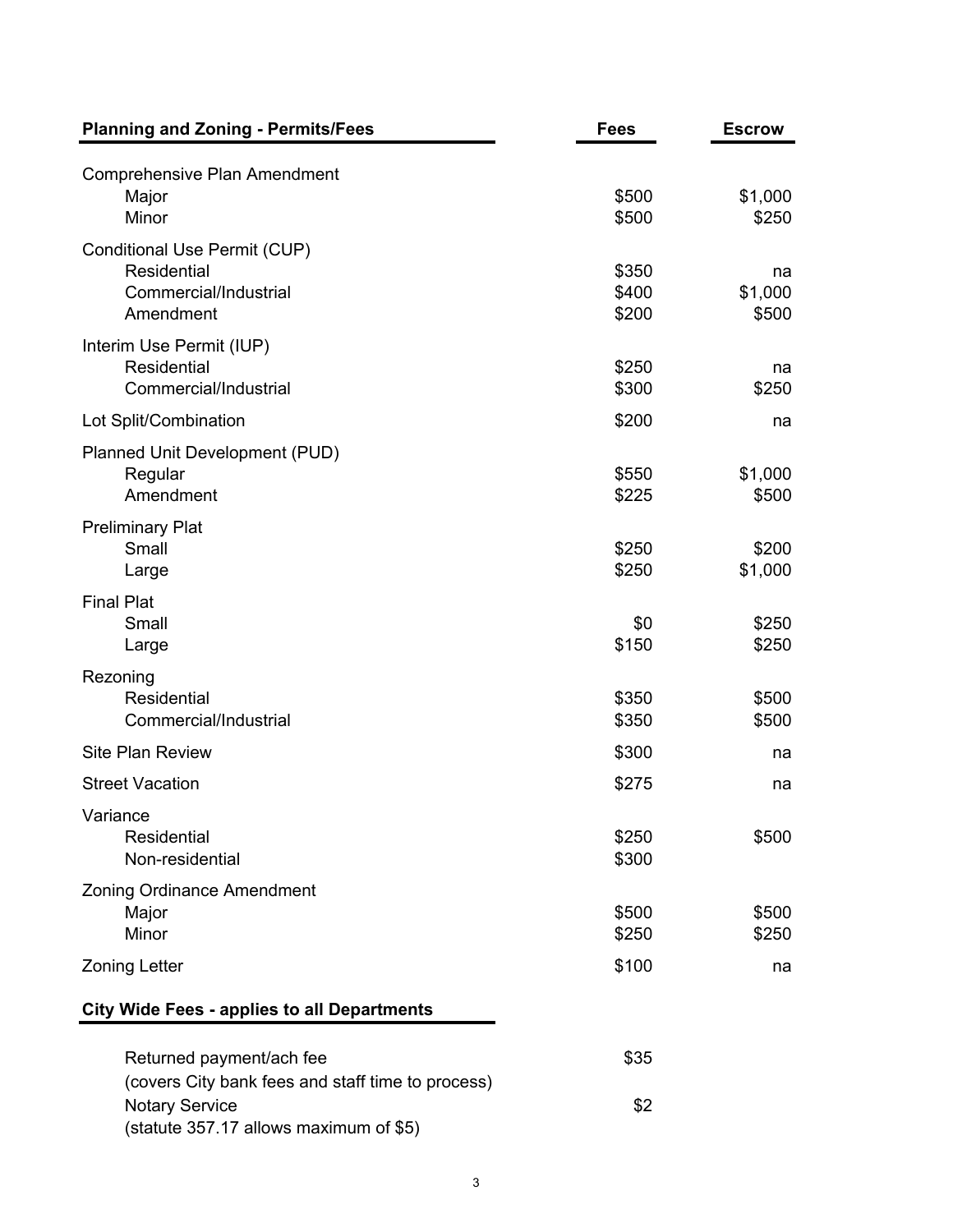#### **Building Permits & Inspections Fees and Charges**

*Building Permits* New Construction Based on Minimum Valuation of \$2,000 (e.g. Residential, Commercial, Deck, Remodel, plus Plan Review Fee and State Surcharge Garage, Tenant Finish, Accessory Structure) Escrow - Residential (Single Family, Duplex, Garage) \$1,000 Escrow - Commercial (including multi-family construction) \$3,000 per acre or \$1,000 whichever is greater **Inground Swimming Pool** Based on Valuation Community Community Community Community Community Community Community Community Community Community Community Community Community Community Community Community Community Communit Retaining Wall (over 4 feet) **Based on Valuation** Based on Valuation State Surcharge Valuation x .0005 (minimum \$1.00) Local Surcharge (License Verification)  $$5.00$ Roofing (fixed fees) - House only **All and State Surcharge only and State Surcharge only and State Surcharge only and State Surcharge** - Garage only **50 - \$1.00 State Surcharge**  $$50 - $1.00$  State Surcharge - House and Garage **\$150 + \$1.00 State Surcharge** \$150 + \$1.00 State Surcharge Roof repair **\$100 + \$1.00 State Surcharge** Reserves the Surcharge State Surcharge State Surcharge Surcharge State Surcharge Surcharge State Surcharge State Surcharge State Surcharge State Surcharge State Surcharge State Su Siding (fixed fees) - House only **All and State Surcharge only and State Surcharge State Surcharge only and State Surcharge State Surcharge**  - Garage only \$75 + \$1.00 State Surcharge - Siding repair **\$100 + \$1.00 State Surcharge** Roof & Siding **\$150 + \$1.00 State Surcharge** \$150 + \$1.00 State Surcharge Roof & Windows **\$150 + \$1.00 State Surcharge**  $$150 + $1.00$  State Surcharge Siding & Windows **but a state Surcharge State Surcharge State Surcharge State Surcharge State Surcharge State Surcharge** Roof, Siding & Windows **\$200 + \$1.00 State Surcharge**  $$200 + $1.00$  State Surcharge Siding & Doors \$150 + \$1.00 State Surcharge \$150 + \$1.00 State Surcharge Roof & Doors **\$150 + \$1.00 State Surcharge** Door/Window (1 opening) **but a state Surcharge**  $$50 + $1.00$  State Surcharge Doors/Windows (2 or more) **\$100 + \$1.00 State Surcharge** \$100 + \$1.00 State Surcharge Overhead Garage Door \$100.00 Draintile **\$200 + \$1.00 State Surcharge** \$200 + \$1.00 State Surcharge Demolition - Residential **Democration - Residential According to the Control of Control Control of Control Control Control of Control Control of State Surcharge Control of State Surcharge Control of Control of State Surcha** Demolition - Commercial Based on Valuation Commercial Based on Valuation Commercial Based on Valuation Plan Review Fee 65% of building permit fee Sewer Availability Charge Per Unit, set by MCES annually  $$2,485$ **Certificate of Occupancy**  $$25$ Driveway Access Permit \$25

#### *Commercial Building Permit Fees based on Valuations supplied by Permitee*

Total valuation of  $$1.00$  to  $$500.00$   $$50$ 

#### **VALUATIONS**

#### *Valuations for Residential Building Construction* **<b>Per Square Foot Per Square Foot**

Basement: Crawl Space \$8.50 Unfinished w/original permit  $$16.50$  Finished w/original permit \$100 Finished (after original permit)  $$37$ 

 $$160 + $1.00$  State Surcharge

Total valuation of \$500.01 to \$2,000 \$50,000 \$500 plus \$3.25 for each \$500 plus \$3.25 for each additional \$100 or fraction to \$2,000 Total valuation of \$2,000.01 to \$25,000 \$73.75 for the first \$2,000 plus \$14.75 for each additional \$1,000 or fraction to \$25,000 Total valuation of \$25,000.01 to \$50,000 \$413 for the first \$25,000 plus \$10.75 for each additional \$1,000 or fraction to \$50,000 Total valuation of \$50,000.01 to \$100,000 \$681.75 for the first \$50,000 plus \$7.50 for each additional \$1,000 to \$100,000 Total valuation of \$100,000.01 to \$500,000 \$1,056.75 for the first \$100,000 plus \$6 for each additional \$1,000 to \$500,000 Total valuation of \$500,000.01 to \$1,000,000 \$3,456.75 for the first \$500,000 plus \$5 for each additional \$1,000 to \$1,000,000 Total valuation of \$1,000,000.01 and above \$5,956.75 for the first \$1,000,000 plus \$4 for each additional \$1,000 or fraction thereof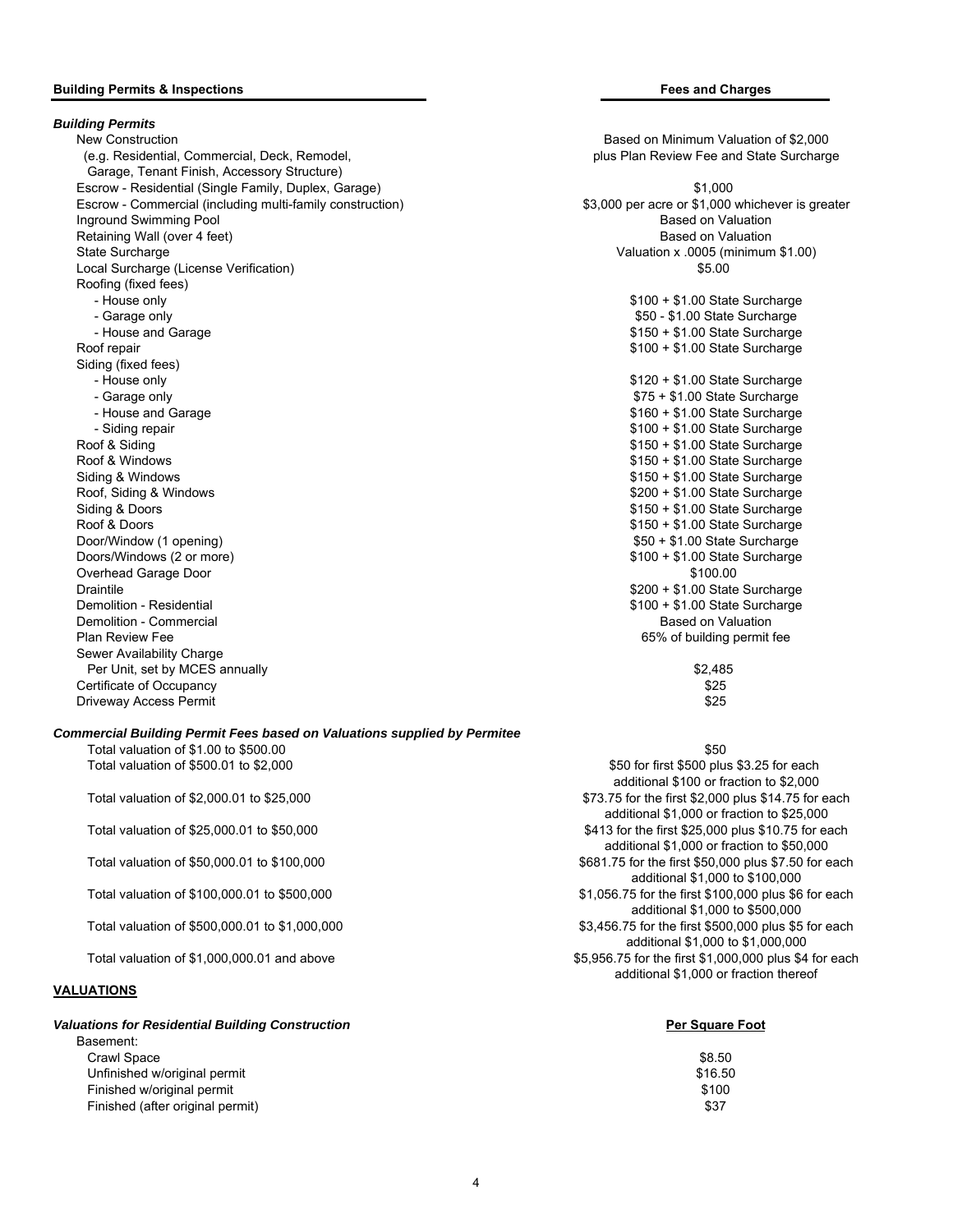#### **Building Permits & Inspections Fees and Charges**

*Valuations for Residential Building Construction (continued)*

| Dwelling:                                                                                                            |               |
|----------------------------------------------------------------------------------------------------------------------|---------------|
| Residential 1-2 Family                                                                                               | \$100         |
| Additions                                                                                                            | \$100         |
| Unfinished floors above grade                                                                                        | \$37          |
| Bonus Room - finished                                                                                                | \$100         |
| Bonus Room - unfinished                                                                                              | \$37          |
| Garage:                                                                                                              |               |
| w/Footings                                                                                                           | \$38.50       |
| w/Floating Slab                                                                                                      | \$31          |
| Carport                                                                                                              | \$17          |
| Porches:                                                                                                             |               |
| Screen Porch                                                                                                         | \$36          |
| 3 Season                                                                                                             | \$56          |
| 4 Season                                                                                                             | \$72          |
| Miscellaneous:                                                                                                       |               |
| Deck                                                                                                                 | \$21          |
| Shed                                                                                                                 | \$18          |
| the contract of the contract of the contract of the contract of the contract of the contract of the contract of<br>. | $\cdots$<br>. |

NOTE: Valuations for commercial building construction, demolitions, pools, retaining walls, signs, commercial plumbing & mechanical work, asphalt work, concrete work and similar construction is based on valuation submitted by the permitee and reviewed by the City Building Official for accuracy and reasonableness.

| Mechanical - Residential                            |      |
|-----------------------------------------------------|------|
| Permit Fee (base charge for all mechanical permits) | \$25 |
| State Surcharge (added to all mechanical permits)   | \$1  |
| Additional charges                                  |      |
| - Air Conditioner                                   | \$30 |
| - Air Handler                                       | \$30 |
| - Refrigeration                                     | \$30 |
| - Duct Work                                         | \$30 |
| - Electric Air Filter                               | \$30 |
| - Furnace/Boiler                                    | \$30 |
| - Fireplace                                         | \$30 |
| - Gas Piping                                        | \$40 |
| - Humidifier                                        | \$30 |
| - Ventilation                                       | \$30 |

#### *Mechanical and Plumbing - Commercial based on valuation provided by permittee*

| Under \$3,500 valuation (1 inspection)  | \$75                                 |
|-----------------------------------------|--------------------------------------|
| Under \$3,500 valuation (2 inspections) | \$125                                |
| Over \$3,500 valuation                  | 2% of valuation or minimum \$225     |
| State Surcharge                         | Valuation $x$ .0005 (minimum \$1.00) |
|                                         |                                      |

*Miscellaneous Permit (No State Surcharges)*

| Asphalt                                              | \$20 per \$1,000 of valuation or fraction thereof     |  |  |
|------------------------------------------------------|-------------------------------------------------------|--|--|
| Concrete                                             | \$20 per \$1,000 of valuation or fraction thereof     |  |  |
| Dumpster in Street                                   | \$20                                                  |  |  |
| Fence                                                | \$50                                                  |  |  |
| Permanent Sign (valuation provided by permitee)      | Based on Valuation (use building permit fee schedule) |  |  |
| Temporary Sign                                       | \$20                                                  |  |  |
| - Permit is good for 30 days. Allowed 4 per year     |                                                       |  |  |
| Temporary Building/Storage Pod                       | \$20                                                  |  |  |
| - Permit is good for 14 days. Allowed 2 times a year |                                                       |  |  |
| <b>Plumbing &amp; Water/Sewer Permit Residential</b> |                                                       |  |  |
| Permit Fee (base charge for all plumbing permits)    | \$25                                                  |  |  |
| State Surcharge (added to all plumbing permits)      | \$1                                                   |  |  |
| <b>Additional Charges</b>                            |                                                       |  |  |
| - Street Excavation (hole charge) - minimum \$100    | \$5 per sq. ft. (hole size)                           |  |  |
|                                                      | \$25 per foot curb replacement                        |  |  |
| - Hot Water Heater/Softener                          | \$30                                                  |  |  |
| - Lawn Sprinkler System                              | \$50                                                  |  |  |
| - Above Ground Pool (2,000 gallons and above)        | \$25                                                  |  |  |
|                                                      |                                                       |  |  |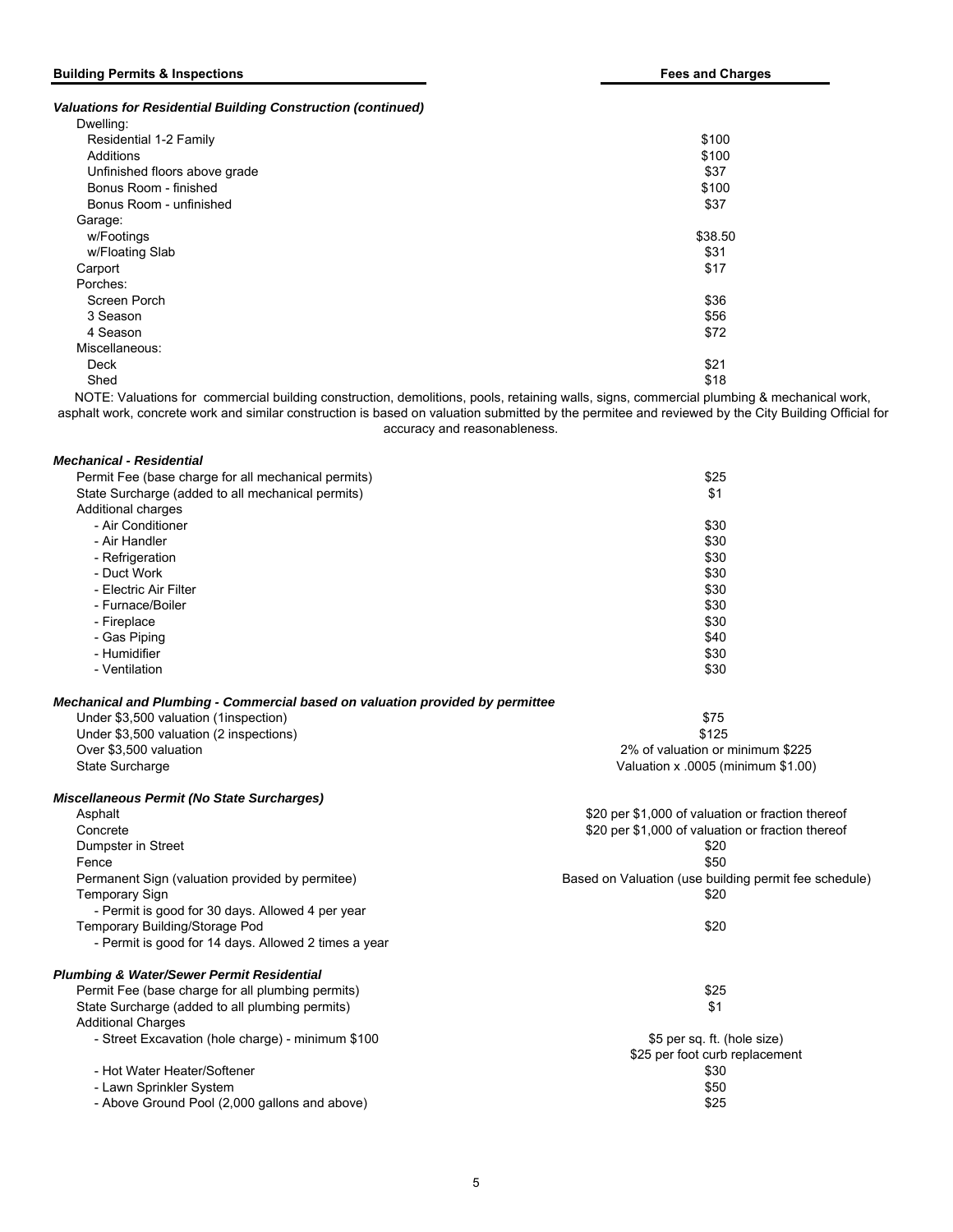| <b>Plumbing &amp; Water/Sewer Permit Residential (continued)</b><br>- Plumbing Fixture: | \$10 per fixture                                               |
|-----------------------------------------------------------------------------------------|----------------------------------------------------------------|
| (e.g. Sinks, bath tub, toilet/urinal/floor drain,                                       |                                                                |
| dishwasher, garbage disposal, drinking fountain                                         |                                                                |
| laundry tray, shower, etc.)                                                             |                                                                |
| - Sewer hook-up fee (if assessments are not paid)                                       | \$40 per lineal foot                                           |
| - Water hook-up fee (if assessments are not paid)                                       | \$40 per lineal foot                                           |
| - Water/Sewer - Repair, Connect, Disconnect                                             | \$35                                                           |
| - Holding Tank                                                                          | \$150                                                          |
| <b>Building Official Inspection Fees</b>                                                |                                                                |
| Inspection outside normal buisness hours - minimum charge 4 hours                       | \$63.25 per hour                                               |
| Reinspection fee or special request for inspection                                      | \$63.25 per hour                                               |
| Additional plan review required by changes, additions or revisions to plans             | \$63.25 per hour                                               |
| <b>Time of Sale</b>                                                                     |                                                                |
| Time of Sale Evaluation Filing Fee (within 10 days of evaluation)                       | \$35                                                           |
| Amended Time of Sale Evaluation Filing Fee                                              | \$35                                                           |
| Late Fee (after 10 days of evaluation) double fee                                       | \$70                                                           |
|                                                                                         |                                                                |
| Service Fee                                                                             |                                                                |
| Administrative Charge for Refund                                                        | \$5                                                            |
| <b>Code Enforcement</b>                                                                 |                                                                |
| Reinspection Fee                                                                        | \$50                                                           |
|                                                                                         |                                                                |
| Code Enforcement Abatement Admin Fee                                                    | \$25                                                           |
| <b>Electrical</b>                                                                       |                                                                |
| Service/Power Supply 0-400 Amp                                                          | \$40.00 each                                                   |
| Service/Power Supply 401-800 Amp                                                        | \$70.00 each                                                   |
| Service/Power Supply over 800 Amp                                                       | \$200.00 each                                                  |
| Circuit/Feeder 0-200 Amp                                                                | \$8.00 each                                                    |
| Circuit/Feeder over 200 Amp                                                             | \$16.00 each                                                   |
| Re-connect circuits/feeders                                                             | \$6.00 each                                                    |
| New or existing 1 or 2 Family Dwelling                                                  | \$140.00 per unit                                              |
| up to 30 circuits/feeders per unit                                                      |                                                                |
| New or existing 1 or 2 Family Dwelling                                                  | \$8.00 per unit                                                |
| over 30 circuits/feeders per unit                                                       |                                                                |
| Additional inspection(s)                                                                | \$40.00 each                                                   |
| Multi-Family Units up to 20 circuits                                                    | \$80.00 each                                                   |
| Multi-Family Units over 20 circuits                                                     | \$8.00 each circuit                                            |
| Investigative Fee                                                                       | \$80.00 per inspection                                         |
| Technology circuits 0 - 50 Volts                                                        | \$0.95 each                                                    |
| Street/Outdoor traffic standards                                                        | \$6.00 each                                                    |
| Transformer up to 10 KVA                                                                | \$17.00 each                                                   |
| Transformer over 10 KVA                                                                 | \$34.00 each                                                   |
| Carnivals/Transient Projects                                                            | \$175.00 minimum                                               |
| <b>OVER 250 VOLTS</b>                                                                   |                                                                |
| Service/Power supply 0-400 Amp                                                          | \$80.00 each                                                   |
| Service/Power supply 401-800 Amp                                                        | \$135.00 each                                                  |
| Service/Power supply over 800 Amp                                                       | \$200.00 each                                                  |
| Circuit/Feeder 0-200 Amp                                                                | \$15.00 each                                                   |
| Circuit/Feeder over 200 Amp                                                             | \$35.00 each                                                   |
| <b>SOLAR PANELS - Per Location</b>                                                      |                                                                |
| 1 - 5,000 Watts                                                                         | \$90.00                                                        |
| $5,001 - 10,000$ Watts                                                                  | \$150.00                                                       |
| $10,001 - 20,000$ Watts                                                                 | \$225.00                                                       |
| 20,001 - 30,000 Watts                                                                   | \$300.00                                                       |
| $30,001 - 40,000$ Watts                                                                 | \$3,750.00                                                     |
| 40,001 - 1,000,000 Watts                                                                | \$375.00 and \$25 for each additional 10,000 over 40,000       |
| 1,000,001 to 5,000,000 Watts                                                            | \$3975.00 and \$15 for each additional 10,000 over 1,000,000   |
| 5,000,001 Watts and larger                                                              | \$12,975.00 and \$10 for each additional 10,000 over 5,000,000 |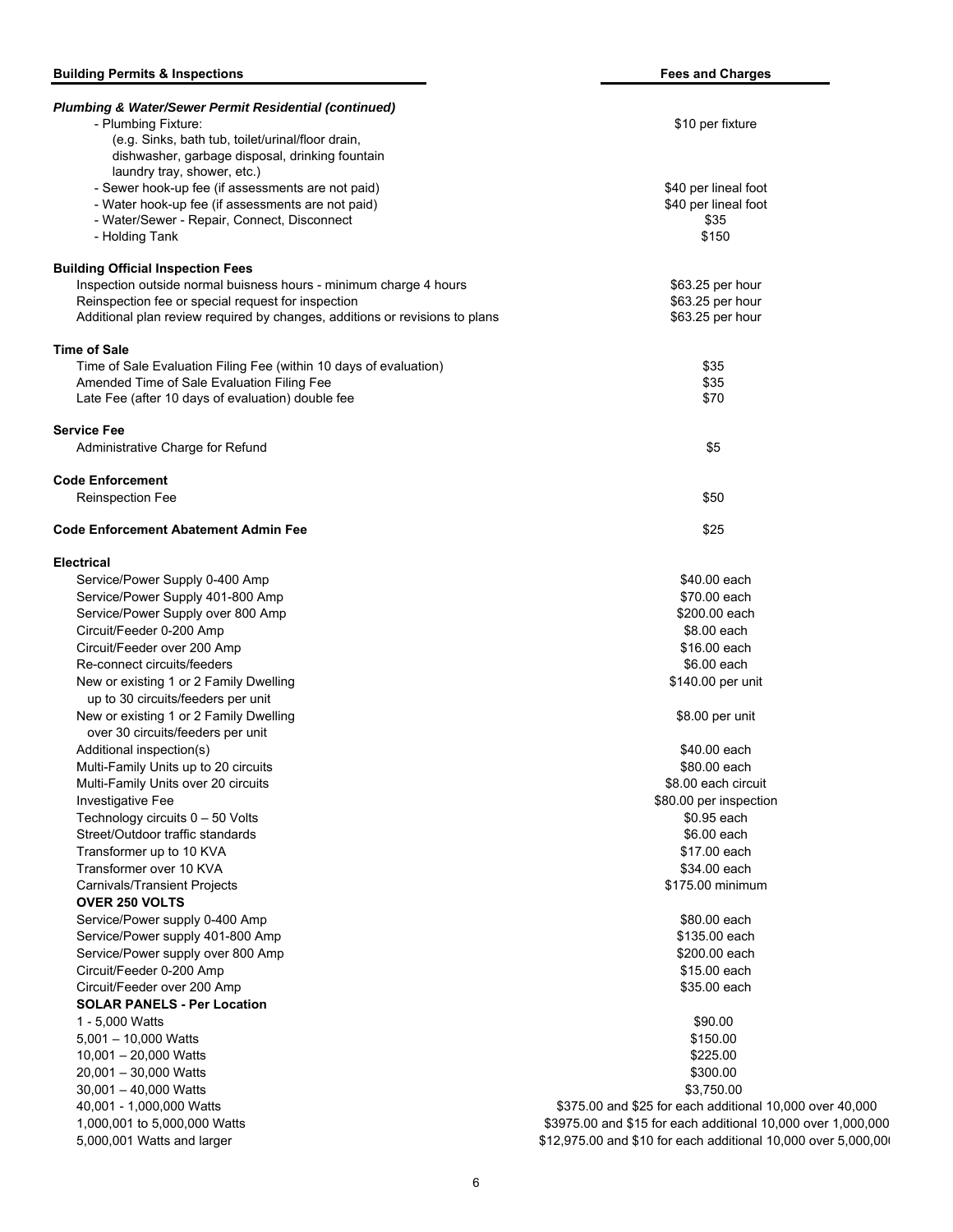### **Engineering Permits and Fees Fees and Charges**

| Permits to be within the Right of Way                                              |                                                                       |
|------------------------------------------------------------------------------------|-----------------------------------------------------------------------|
| Detour or Event<br>Obstruction<br>Registration<br><b>Utility Permit</b>            | \$0<br>\$50<br>\$0<br>\$200                                           |
| Utility Permit - Footage Fee (undergrounding only)                                 | \$0.20 per foot over 500 feet                                         |
| Utility Delay Permit (unreasonable delays)                                         | \$200                                                                 |
| Conversion fee                                                                     | based on actual cost to convert<br>data into a useful format          |
| <b>Miscellaneous Permit</b><br>Grading/Filling/Land Alteration (per calendar year) | \$200                                                                 |
| Small Cell Wireless Technology Escrows                                             | \$8,000 (1-5 sites)<br>\$9,000 (6-10 sites)<br>\$10,000 (11-15 sites) |
| Special Signage Request (ie, Handicap signage)                                     | \$150                                                                 |
| Special Assessment Search fee                                                      | \$35                                                                  |
| As-built Search Fee                                                                | \$80                                                                  |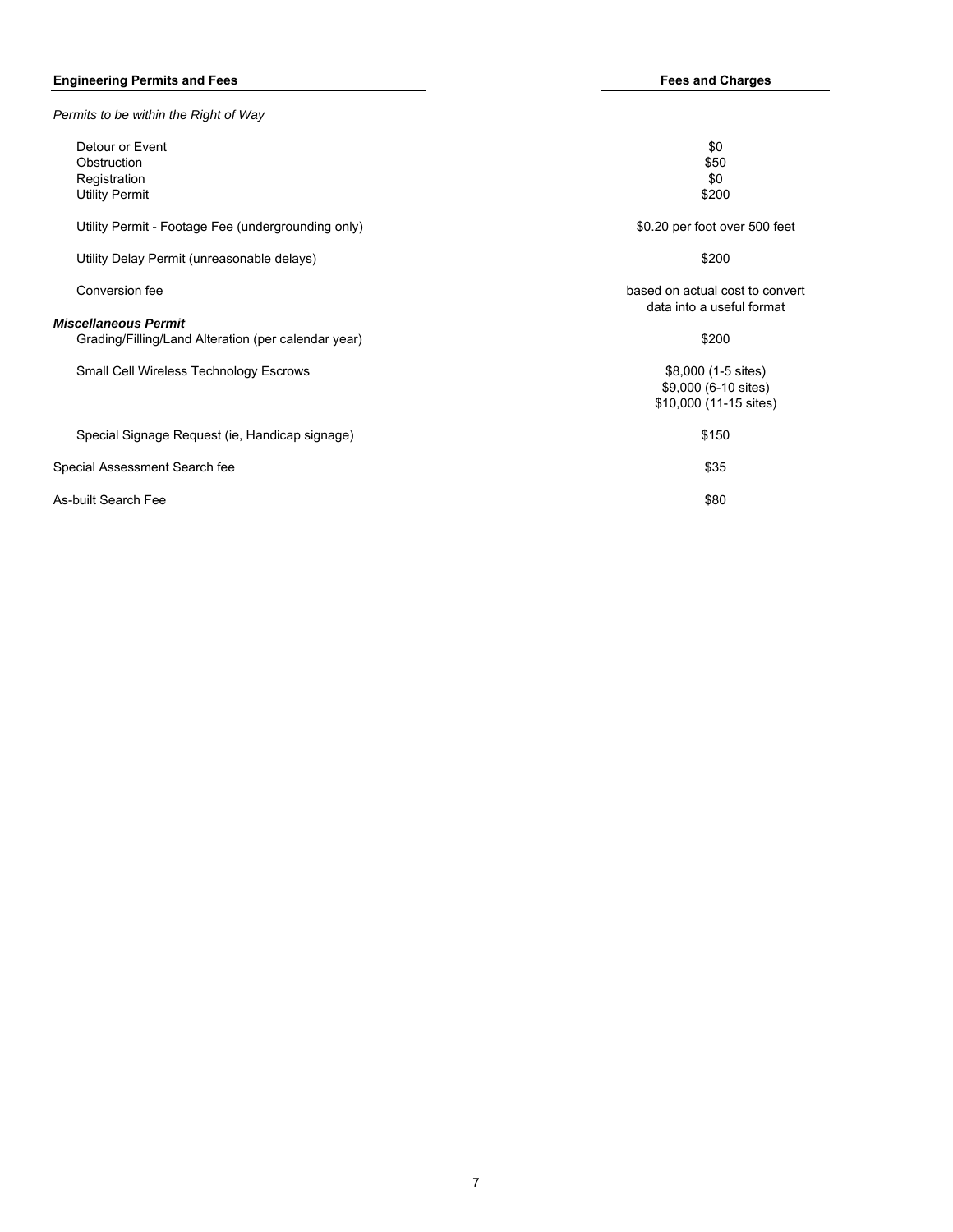### **Police Fees and Charges Fees and Charges**

Police Reports (pages 4-100) **\$25/page** 3.25/page 3.25/page 3.25/page 3.25/page 3.25/page 3.25/page 3.25/page 3.25/page 3.25/page 3.25/page 3.25/page 3.25/page 3.25/page 3.25/page 3.25/page 3.25/page 3.25/page 3.25/page 3. Police Reports (pages 101 and over) and the state of personnel time and over a state of personnel time and over  $\sim$  Actual cost of personnel time

CD of Photos, Audio Statement and Background **\$5** and \$5 and \$5 and \$5 and \$5 and \$5 and \$5 and \$5 and \$5 and \$5 and \$5 and \$5 and \$5 and \$5 and \$5 and \$5 and \$5 and \$5 and \$5 and \$5 and \$5 and \$5 and \$5 and \$6 and \$6 and Check/Clearance Letter Fingerprinting \$20 Fax  $\frac{1}{2}$  (1-2 pgs. each addl. .50)<br>Off Duty Officer (Includes officer and equipment)  $\frac{1}{2}$  (1-2 pgs. each addl. .50) Off Duty Officer (Includes officer and equipment) Dangerous Dog Registration **by the COV of the COV of the COV** of the S500 for 1st year

Video Copy \$20 Voluntary or Court mandated Firearms Storage: Processing Fee (includes release)  $$100$ Daily Storage \$.50 per day \$.50 per day \$.50 per day \$.50 per day \$.50 per day \$.50 per day \$.50 per day \$.50 per day \$.50 per day \$.50 per day \$.50 per day \$.50 per day \$.50 per day \$.50 per day \$.50 per day \$.50 per day

#### **Library Fees and Charges Fees and Charges**

| Chapter 34 Public Health                          |                        |        |
|---------------------------------------------------|------------------------|--------|
| All violations that involved hazardous conditions | \$                     | 500.00 |
| All violations, except as otherwise stated        | \$                     | 200.00 |
| <b>Chapter 106 Building Code</b>                  |                        |        |
| <b>City Code Section</b>                          |                        |        |
| <b>Administrative Penalty Per City Code</b>       | <b>Penalty Amount</b>  |        |
| <b>Fax Transmission</b>                           | \$1/page               |        |
| Non-Resident Library Card                         | $$60$ /year            |        |
| Maximum Liability for Stolen Card                 | \$100                  |        |
| <b>Collection Agency Fee</b>                      | \$15.75                |        |
| Earbuds                                           | \$1                    |        |
| Print-outs from Computers                         | $$.15$ /page           |        |
| Photocopies                                       | $$.15$ /page           |        |
| Damaged Book - Repairable                         | \$1 and up             |        |
| Lost or Damaged Book                              | Total cost of the book |        |
| Lost Library Card Replacement                     | \$1                    |        |
| <b>Rental DVDs</b>                                | $$.50$ /day            |        |

## *Chapter 15 Animals* All animal violations (i.e. running at large, too many

| animals, improper shelter) except animal license and         |              |
|--------------------------------------------------------------|--------------|
| dangerous dog violations as stated herein                    | \$<br>100.00 |
| All animal license violations                                | \$<br>55.00  |
| All violations of the Dangerous Dog regulations              | \$<br>500.00 |
| Chapter 6, 10 & 18 Licensing                                 |              |
| All violations involving business licenses, except as        |              |
| otherwise stated for rental licenses                         | \$<br>500.00 |
| <b>Chapter 58 Traffic</b>                                    |              |
| All parking violations                                       | \$<br>20.00  |
| <b>Chapter Misdemeanors</b>                                  |              |
| All violations, except as stated herein                      | \$<br>200.00 |
| General                                                      |              |
| Freent on otherwise stated beveloped attenuateletions of the |              |

All violations, except as otherwise stated  $\sim$  200.00

Except as otherwise stated herein, all other violations of the City Code or Zoning Ordinance \$ 200.00

#### *Repeat violations within 12 months --*

Double the amount of the scheduled fine for a previous violation(s)- maximum of \$2000

@ employee's normal hrly rate

\$250 for each additional year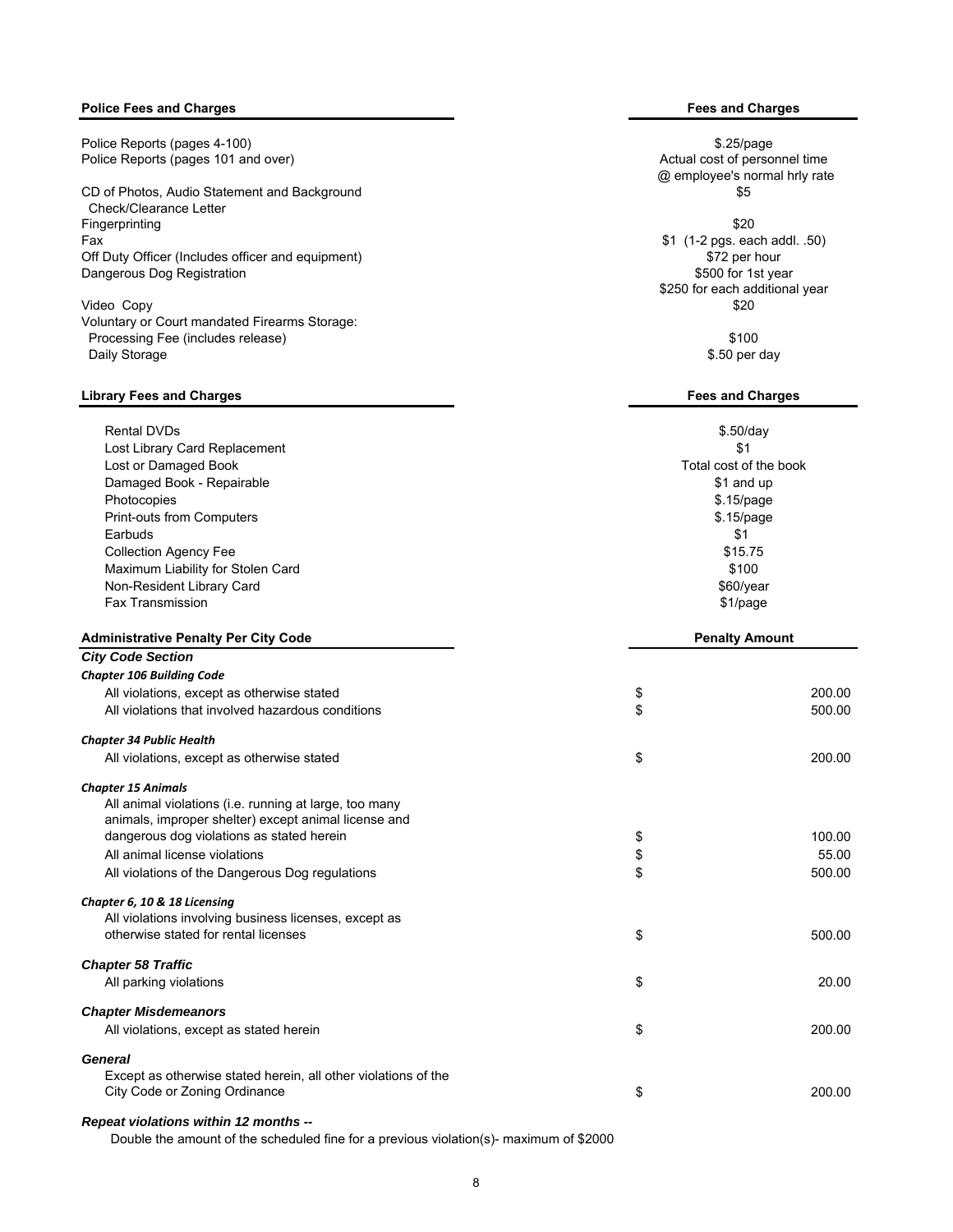#### *Off-Leash Dog Area* Kaposia Landing - Off-leash dog area  $\overline{\phantom{2}}$   $\overline{\phantom{2}}$   $\overline{\phantom{2}}$   $\overline{\phantom{2}}$   $\overline{\phantom{2}}$   $\overline{\phantom{2}}$   $\overline{\phantom{2}}$   $\overline{\phantom{2}}$   $\overline{\phantom{2}}$   $\overline{\phantom{2}}$   $\overline{\phantom{2}}$   $\overline{\phantom{2}}$   $\overline{\phantom{2}}$   $\overline{\phantom{2}}$   $\overline{\phantom{2}}$   $\overline{\$ \$30.00/year non-resident *Central Square Community Center* Resident/Employee Memberships **Annual Fee**\* 6 Month\* ACH\* ACH\* 1 -Time 10-Visit Visit Card\* Youth/Senior \$191.75 \$109.27 \$15.92/mo. \$5.00 \$36.42 Adult \$252.82 \$139.26 \$21.07/mo. \$6.00 \$52.49 Family \$452.07 \$250.67 \$37.67/mo. \$17.00 \$140.33 Non-Resident Memberships Youth/Senior \$8.00 \$58.92 \$145.69 \$267.81 \$145.69 \$22.32/mo. \$8.00 \$58.92 Adult **1980.30 194.97 \$29.19/mo.** \$350.30 \$194.97 \$29.19/mo. \$9.00 \$81.41 Family \$632.04 \$348.16 \$52.67/mo. \$26.00 \$227.11 \* Sales tax included *Fields & League Program Rental Fees* Softball, Soccer, Football Field Rental Fee \$70/\$90 non-res. per field, per game corrected typo - s/b p<br>McGuire & Kaposia Landing Baseball Field \$70.90 modes when the same field, per game corrected typo - s/b p McGuire & Kaposia Landing Baseball Field \$95/\$115 non-res. per field, per game corrected typo - s/b p Field Lights \$45/field/day Adult Non-Profit Rental Fee (includes lights) **\$60/field/day** \$60/field/day Tournament Fee & Fall League Hosting - Exclusive use of fields for \$100/field per day - Adult Tournaments<br>\$40/field per day - Youth Tournaments and tournament or host a round-robin approved organization to run a tournament or host a round-robin league during the fall season. Includes existing portable toilets \$40/field per day - Fall League Hosting limited trash removal, field prep prior to play each day (if applicable) Extra Fees for Youth & Adult Tournaments: Additional field preparation (drag & chalk) \$35/field Additional portable toilets and/or cleanings Contract Rate Contract Rate Tournament deposit -- \$100/field \$100/field \$100/field \$100/field \$100 field \$100 field \$100 field \$100 field \$100 field \$100 field \$100 field \$100 field \$100 field \$100 field \$100 field \$100 field \$100 field \$100 field \$1 (covers minor damages & excessive trash cleanup/hauling) Park Vendor/Concessionaire (Temporary/Mobile) 650 per day Concession building at Kaposia Landing, Vets or McMorrow - Adult Tournaments: 10% gross sales<br> **Tournaments Only** (permits and licensing on McMorrow - Adult Tournaments: \$400/weekend **Tournaments Only** (permits and licensing fees and requirements not included) Non-Resident adult softball player fee per team  $$30/player - $210$  max Adult Team Conduct Fee Deposit **\$1,000/league** \$1,000/league *Outdoor Swimming Pool Program* Outdoor Pool Season Pass: 1st Single Season Pass \$31 resident/\$41 non-res. 2nd and any additional \$26 resident/\$36 non-res. Coupon Book (10 passes) Daily Admission - Resident and Non-Resident: Lorraine Splash Pool \$4 Northview Pool **\$4** Infant (12 mo. and under) **Free** Senior  $(55+)$  \$2 Pool Rentals: (plus tax) Northview Pool  $(0-30 \text{ people})$   $$59 \text{ (per hour)}$   $$59 \text{ (per hour)}$  (31-60 people) \$109 (per hour) \$139 (2 hour) Splash Pool at Lorraine (0-30 people) \$59 (per hour) \$89 (2 hour) (31-60 people) \$109 (per hour) \$139 (2 hour) *Facility Rentals (prices DO NOT include tax)* Kaposia Park Pavilion **1986** The State of the State of the State of the State of the State of the State of the State of the State of the State of the State of the State of the State of the State of the State of the State o (Fri-Sun: 3 hr. min.) \$90/hour non-res. Pavilion Damage Deposit **by a vertex of the COVID-RESIDENT COVID-RESIDENT** SCOUTS AND THE STATE SCOUTS AND THE SCOUTS A Shelter Damage Deposit **\$100 resident/non-resident** Kaposia Park Shelter - half day **\$70 resident/\$90 non-res.** \$70 resident/\$90 non-res. Lorraine Park Shelters - half day \$70 resident/\$90 non-res. Kaposia Landing, McMorrow, Veterans Field Shelter First come First come/first serve

Community non-profit organizations based in South St. Paul are eligible for a waiver of fees for facilities that they have historically contributed toward the construction or renovation of. Fee Waiver requests must be submitted in writing to the Parks & Recreation department for approval

Picnic Kits (includes volleyball, net, soccer ball, softball and bat)  $$15$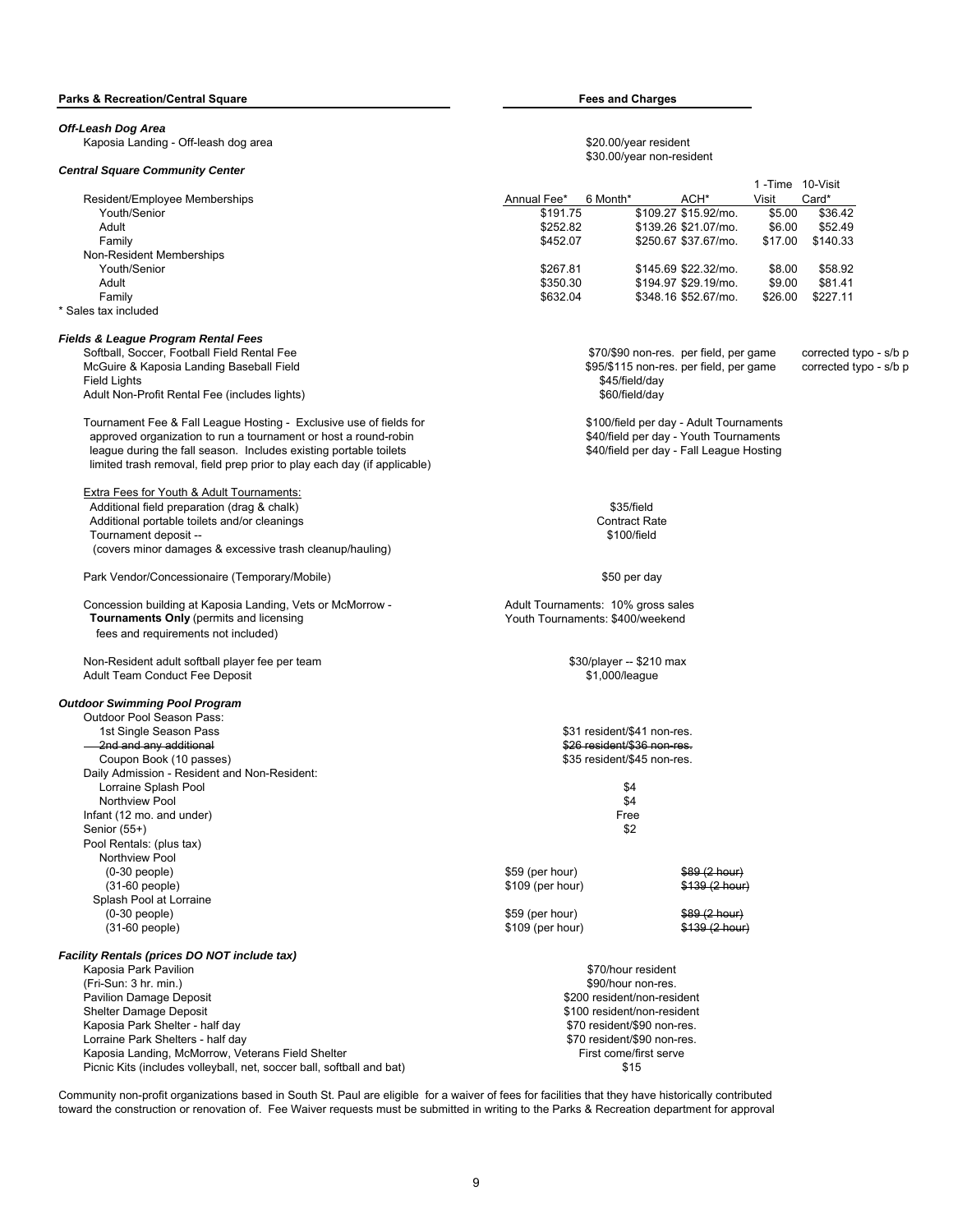| <b>Parks &amp; Recreation/Central Square</b>                                                                                                                                                                                                                                    | <b>Fees and Charges</b>                                    |                                            |
|---------------------------------------------------------------------------------------------------------------------------------------------------------------------------------------------------------------------------------------------------------------------------------|------------------------------------------------------------|--------------------------------------------|
| <b>Community Gardens</b>                                                                                                                                                                                                                                                        |                                                            |                                            |
| Community Gardens Seniors (55 & over)                                                                                                                                                                                                                                           | \$20 resident/\$30 non-res.<br>\$15 resident/\$30 non-res. |                                            |
| <b>Programs and Trips</b>                                                                                                                                                                                                                                                       |                                                            |                                            |
| Fees and charges for all programs and trips shall be based on direct program costs and may be partially                                                                                                                                                                         |                                                            |                                            |
| subsidized therefore non-residents will be charged a fee in lieu of paying property tax.                                                                                                                                                                                        |                                                            |                                            |
| Non-resident Recreation Program Fee<br>Youth Football Late Registration Fee                                                                                                                                                                                                     | \$5.00/program<br>\$20/player                              |                                            |
|                                                                                                                                                                                                                                                                                 |                                                            |                                            |
| YOUTH ATHLETIC ASSOCIATION PARK MAINTENANCE/USAGE FEES<br>In order to offset direct costs related to maintaining and preparing city fields for youth association use, a Park Maintenance Fee will be                                                                            |                                                            |                                            |
| charged to each association based on the total number of participants per season.                                                                                                                                                                                               |                                                            |                                            |
| Park Maintenance Fee                                                                                                                                                                                                                                                            | \$13 per player res.                                       | \$20 per player non-res.                   |
| *Associations using city facilities will be required to submit a complete data base of participants (including residence) and a schedule<br>prior to the beginning of each season of play. The Association will be billed by the City for the agreed upon Park Maintenance Fee. |                                                            |                                            |
| Program Cancellation/Refund Fee                                                                                                                                                                                                                                                 |                                                            |                                            |
| If a participant elects to cancel a registration before a program begins and the refund does not affect any previously paid program expenses,                                                                                                                                   |                                                            |                                            |
| a fee is charged to off-set the extra administrative duties to receive and process program registration refunds through the Parks & Recreation                                                                                                                                  |                                                            |                                            |
| office and Finance Department. The fee will not be charged for cancellations initiated by the Parks & Recreation Department.                                                                                                                                                    |                                                            |                                            |
| Program Cancellation Fee                                                                                                                                                                                                                                                        | \$5.00/registration                                        |                                            |
| Kaposia Disc Golf Course                                                                                                                                                                                                                                                        |                                                            |                                            |
| Daily Pass                                                                                                                                                                                                                                                                      | \$5/day                                                    |                                            |
| <b>Annual Pass</b>                                                                                                                                                                                                                                                              | \$30 res./\$40 non-res.                                    |                                            |
| Under 18 Resident or SSP Student ID                                                                                                                                                                                                                                             | Free w/SSD #6 ID                                           |                                            |
| Under 18 Non-Resident                                                                                                                                                                                                                                                           | \$5/day                                                    |                                            |
| Tournament (Includes closed course, pavilion, and shelter)                                                                                                                                                                                                                      | \$350/day                                                  |                                            |
| <b>Memorial Program</b>                                                                                                                                                                                                                                                         |                                                            |                                            |
| Memorial Bench (Includes plaque)                                                                                                                                                                                                                                                | \$900/bench                                                |                                            |
| <b>Memorial Tree</b>                                                                                                                                                                                                                                                            | \$250/tree                                                 |                                            |
| Ground stake and 6"X 4"plaque                                                                                                                                                                                                                                                   | \$100                                                      |                                            |
| Memorial Paver Brick (Includes two lines of text, 19<br>characters each)                                                                                                                                                                                                        | \$100/brick                                                |                                            |
| Doug Woog Arena                                                                                                                                                                                                                                                                 | <b>Fees and Charges</b>                                    |                                            |
| lce Time                                                                                                                                                                                                                                                                        |                                                            |                                            |
| October 1st through 3rd Sunday in March                                                                                                                                                                                                                                         |                                                            |                                            |
| Prime Time                                                                                                                                                                                                                                                                      | $$210/hour + tax$                                          |                                            |
| Non-Prime Time (After 9:40 PM)                                                                                                                                                                                                                                                  | \$165/hour + tax                                           |                                            |
| Off-Peak (Mon-Fri, 8:30 AM-2:00 PM)                                                                                                                                                                                                                                             | $$100/hour + tax$                                          |                                            |
| Event Service Fee (additional staff needed based on scope of event)                                                                                                                                                                                                             | $$25/hour + tax$                                           |                                            |
| Rink Divider Boards                                                                                                                                                                                                                                                             | \$10/hour + rental                                         |                                            |
| <b>Volume Rental Discount (May through August Only)</b>                                                                                                                                                                                                                         |                                                            |                                            |
| Twenty or more hours rented                                                                                                                                                                                                                                                     | Variable                                                   |                                            |
| Thirty or more hours rented<br>Open Skating                                                                                                                                                                                                                                     | Variable                                                   |                                            |
| Open Skating Admission                                                                                                                                                                                                                                                          | \$5 per person                                             |                                            |
| Open Freestyle Admission                                                                                                                                                                                                                                                        | \$10 per person                                            |                                            |
| Adult Open Scrimmage Admission                                                                                                                                                                                                                                                  | \$5 per person                                             |                                            |
| Rink Rat Open:                                                                                                                                                                                                                                                                  | \$5 per person                                             |                                            |
| (Stick and Puck, No scrimmaging, under 18 full gear, over 18 helmet required)                                                                                                                                                                                                   |                                                            |                                            |
| Other Fees                                                                                                                                                                                                                                                                      |                                                            |                                            |
| <b>Skate Rental</b>                                                                                                                                                                                                                                                             | \$2/pair                                                   |                                            |
| <b>Skate Sharpening</b>                                                                                                                                                                                                                                                         |                                                            |                                            |
| Regular walk-in                                                                                                                                                                                                                                                                 | \$5/pair                                                   |                                            |
| Overnight Sharpening (12 hour delay)                                                                                                                                                                                                                                            | \$4/pair                                                   |                                            |
| Punch pass - 10 Sharpenings                                                                                                                                                                                                                                                     | \$40                                                       |                                            |
| Advertisement Fee Structure - based on availability<br>Dasher Board                                                                                                                                                                                                             |                                                            |                                            |
| On-Ice Logo                                                                                                                                                                                                                                                                     | \$500 for 1 year<br>\$900 for 1 year                       | \$1,200 for 3 years<br>\$2,400 for 3 years |
| Zamboni Wrap - year minimum contract                                                                                                                                                                                                                                            | \$1,000/year (3 year minimum)                              |                                            |
| Arena Public Meeting Room                                                                                                                                                                                                                                                       |                                                            |                                            |
| Resident * (business & individuals)                                                                                                                                                                                                                                             | \$20/hour                                                  |                                            |
| Non-Resident                                                                                                                                                                                                                                                                    | \$30/hour                                                  |                                            |
| * No charge for South St. Paul non-profits, fraternal organizations, civic groups, youth organizations and city uses.                                                                                                                                                           |                                                            |                                            |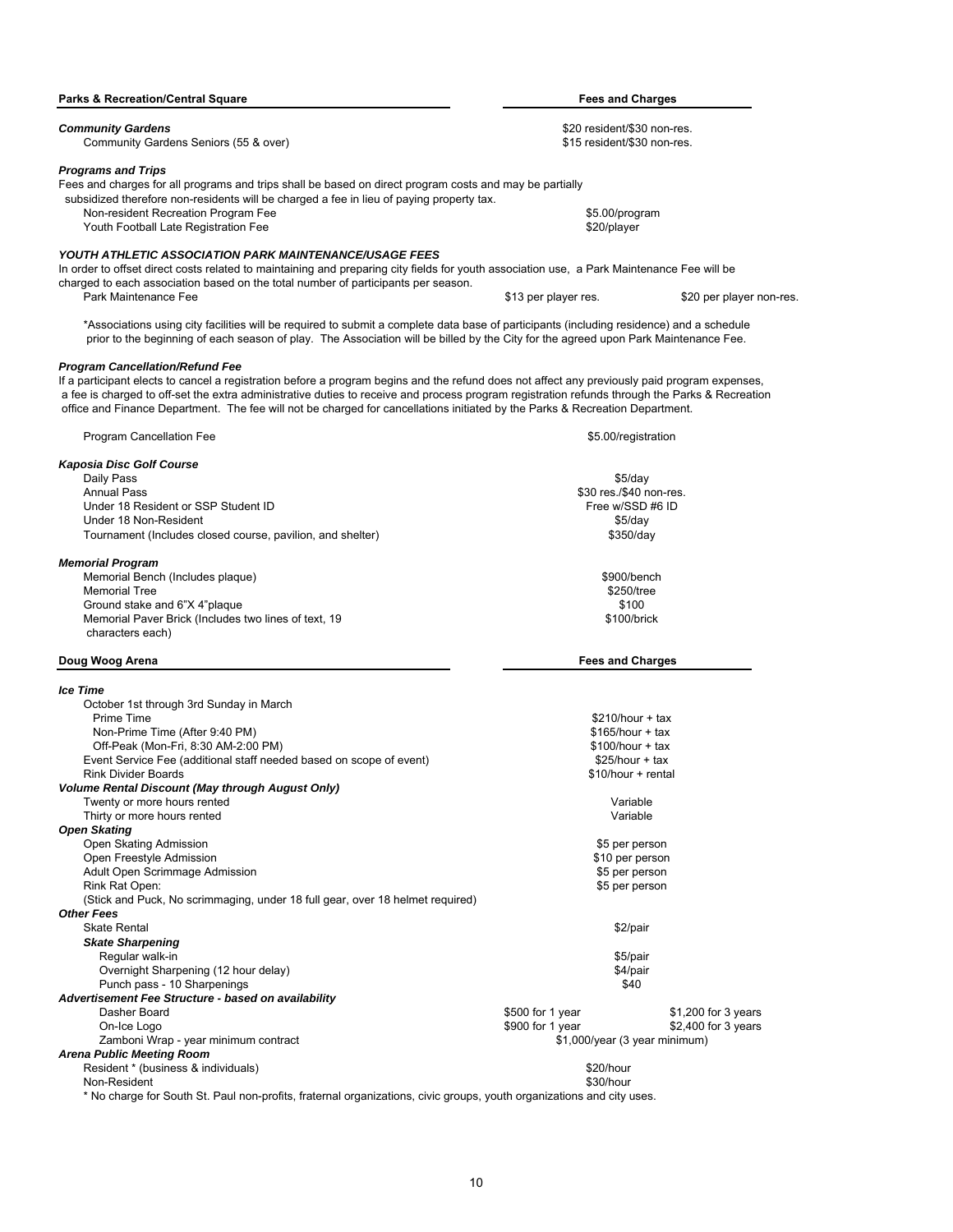| <b>Utility Rates</b> |  |
|----------------------|--|
|----------------------|--|

| <b>Water Rates</b>                                                                                                     |         |                          |
|------------------------------------------------------------------------------------------------------------------------|---------|--------------------------|
| <b>Residential Water Rates</b>                                                                                         |         |                          |
| 0 - 7000 gallons                                                                                                       |         | \$2.15 per 1,000 gallons |
| 7,001 - 16,000 gallons                                                                                                 |         | \$2.68 per 1,000 gallons |
| Over 16,000 gallons                                                                                                    |         | \$3.99 per 1,000 gallons |
| <b>Commercial Water Rates</b>                                                                                          |         |                          |
| 0-60,000 gallons                                                                                                       |         | \$2.15 per 1,000 gallons |
| 60,001 - 325,000 gallons                                                                                               |         | \$2.68 per 1,000 gallons |
| Over 325,000 gallons                                                                                                   |         | \$3.99 per 1,000 gallons |
| High Volume Water Rates                                                                                                |         |                          |
| 0 - 5,000,000 gallons                                                                                                  |         | \$2.00 per 1,000 gallons |
| 5,000,001 - 10,000,000 gallons                                                                                         |         | \$2.21 per 1,000 gallons |
| 10,000,001 - 20,000,000 gallons                                                                                        |         | \$2.44 per 1,000 gallons |
| Over 20,000,000 gallons                                                                                                |         | \$2.66 per 1,000 gallons |
| <b>Irrigation Water Rates</b>                                                                                          |         |                          |
| All Usage                                                                                                              |         | \$3.99 per 1,000 gallons |
| Water Rates for those properties on City of St. Paul Water*:                                                           |         |                          |
| Meter Fee                                                                                                              | \$24.03 |                          |
| <b>Residential Water Rates:</b>                                                                                        |         |                          |
| Winter Water rate-March & June billings                                                                                |         | \$4.68 per 1,000 gallons |
| Summer Water rate-September & December billings                                                                        |         | \$4.84 per 1,000 gallons |
| * These rates are based on the 2020 proposed City of St. Paul rates.                                                   |         |                          |
| <b>Sewer Rates</b>                                                                                                     |         |                          |
| <b>Residential Sewer Rates **</b>                                                                                      |         |                          |
| Fixed Charge per bill                                                                                                  | \$8.32  |                          |
| <b>Consumption Charge</b>                                                                                              |         | \$6.09 per 1,000 gallons |
| <b>Commercial Sewer Rates</b>                                                                                          |         |                          |
| Fixed Charge per bill                                                                                                  | \$8.32  |                          |
| <b>Consumption Charge</b>                                                                                              |         | \$6.09 per 1,000 gallons |
| <b>High Volume Sewer Rates</b>                                                                                         |         |                          |
| Fixed Charge per bill                                                                                                  | \$8.32  |                          |
| <b>Consumption Charge</b>                                                                                              |         | \$5.44 per 1,000 gallons |
| Non-Water Properties Sewer Rates                                                                                       |         |                          |
| Fixed Charge per bill                                                                                                  | \$8.32  |                          |
| <b>Flat Rate</b>                                                                                                       |         | \$91.35 Quarterly        |
| <b>Discounted Water Rates</b>                                                                                          |         |                          |
| The City offers a discount on water and sewer to the elderly, blind and disabled. To be eligible for this discount,    |         |                          |
| customers must meet certain income qualifications and an application must be submitted to the city Finance Department. |         |                          |
| 0 - 6000 gallons                                                                                                       |         | \$1.06 per 1,000 gallons |

| $0 - 6000$ gallons        | \$1.06 per 1,000 gallons |
|---------------------------|--------------------------|
| 6,001 - 15,000 gallons    | \$1.33 per 1,000 gallons |
| Over 15,000 gallons       | \$2.03 per 1,000 gallons |
| Discounted Sewer Rates ** |                          |
| Fixed Charge per bill     | \$8.32                   |
| <b>Consumption Charge</b> | \$4.56 per 1,000 gallons |

\*\* Sewer set on winter quarter for residential & churches. Minimum usage/quarter is 4,000 gallons, except during winter quarter period ending the last day of January, February, or March.

|                                   | 2020           | 2020           |
|-----------------------------------|----------------|----------------|
| <b>Meter Charge</b>               | <b>SERVICE</b> | <b>INSTALL</b> |
| 5/8" with integrated radio        | \$15.07        | \$317          |
| 3/4" with integrated radio        | \$15.07        | \$363          |
| 1" with integrated radio          | \$21.54        | \$442          |
| 1 1/2" with integrated radio      | \$31.61        | \$821          |
| 2" with integrated radio          | \$49.73        | \$1,054        |
| 3" turbine with integrated radio  | \$68.86        | \$1,813        |
| 3" compound with integrated radio | \$68.86        | \$3.107        |
| 4" turbine with integrated radio  | \$107.56       | \$2.463        |
| 4" compound with integrated radio | \$107.56       | \$3.589        |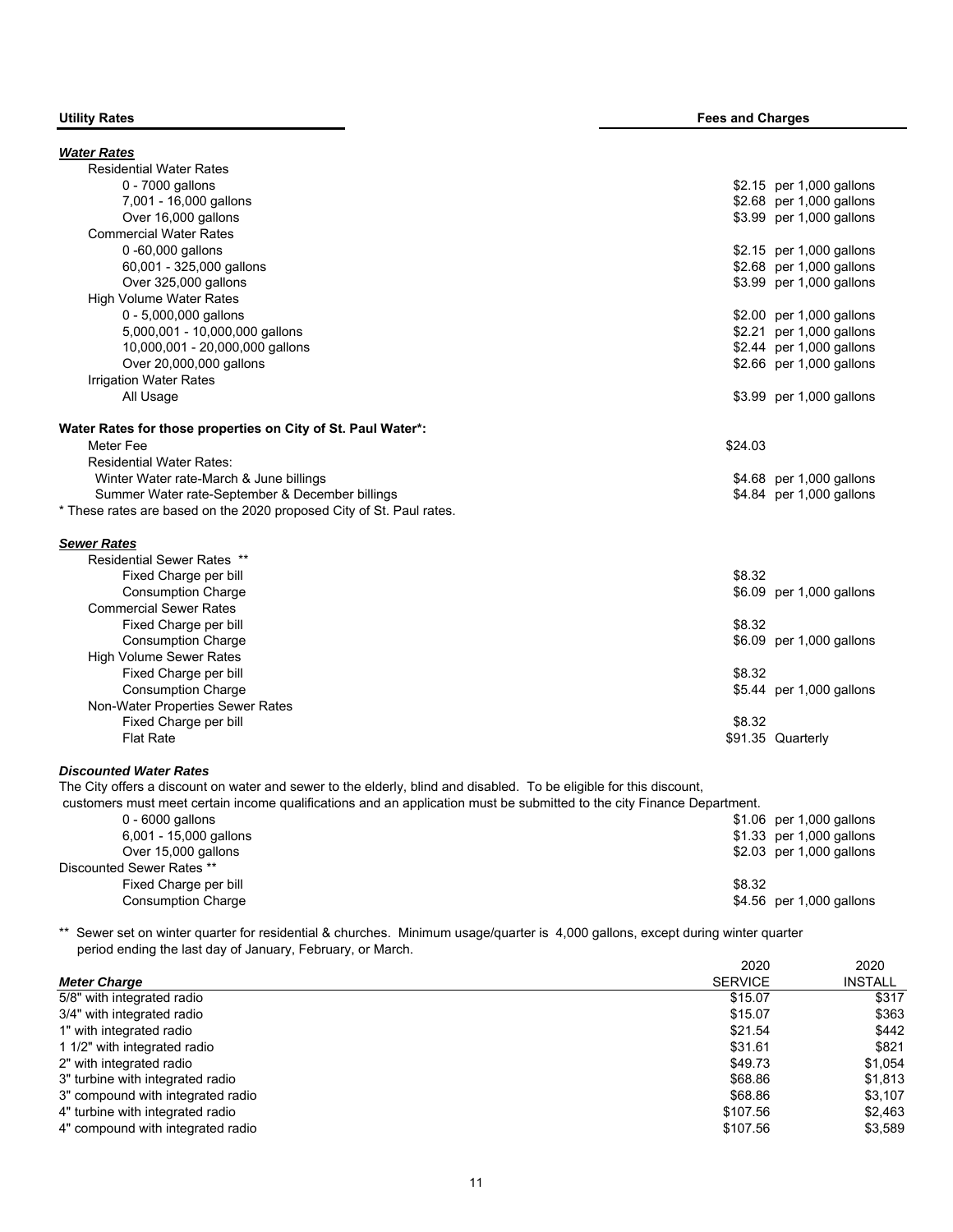| <b>Utility Rates</b>                                                                                                                                                                                                            | <b>Fees and Charges</b> |                |  |
|---------------------------------------------------------------------------------------------------------------------------------------------------------------------------------------------------------------------------------|-------------------------|----------------|--|
|                                                                                                                                                                                                                                 | 2020                    | 2020           |  |
| <b>Meter Charge (continued)</b>                                                                                                                                                                                                 | <b>SERVICE</b>          | <b>INSTALL</b> |  |
| 6" compound with integrated radio                                                                                                                                                                                               | \$166.75                | \$6,809        |  |
| 5/8" exterior-mounted radio metering system                                                                                                                                                                                     | \$15.07                 | \$539          |  |
| 3/4" exterior-mounted radio metering system                                                                                                                                                                                     | \$15.07                 | \$594          |  |
| 5/8" exterior-mounted non-radio metering system **                                                                                                                                                                              | \$15.07                 | \$382          |  |
| 3/4" exterior-mounted non-radio metering system **                                                                                                                                                                              | \$15.07                 | \$421          |  |
| ** any non-radio meter systems will have a \$13.32/meter reading charge                                                                                                                                                         |                         |                |  |
| Installation of replacement cabling for exterior mounted radio or non-radio metering system<br>Water Testing Fee: Required by the Federal Safe Drinking Water Act                                                               | \$100.00                |                |  |
| Flat Rate quarterly billing - goes to MN Dept of Health for testing public water                                                                                                                                                | \$2.43                  |                |  |
| <b>Storm Water Fees</b>                                                                                                                                                                                                         |                         |                |  |
| Single Family Residential                                                                                                                                                                                                       | \$12.74 flat rate       |                |  |
| Multi-Family Residential                                                                                                                                                                                                        | \$70.46 per acre        |                |  |
| Commercial                                                                                                                                                                                                                      | \$89.25 per acre        |                |  |
| Industrial                                                                                                                                                                                                                      | \$93.95 per acre        |                |  |
| <b>Churches, Private Schools</b>                                                                                                                                                                                                | \$56.39 per acre        |                |  |
| <b>Airport Hangars</b>                                                                                                                                                                                                          | \$93.95 per acre        |                |  |
| Vacant Land                                                                                                                                                                                                                     | \$18.79 per acre        |                |  |
| Storm water utility fee revenues help pay for the cost of complying with Federally mandated storm water management plans,<br>construction of storm water facilities, and costs associated with storm water related maintenance. |                         |                |  |
| <b>Street Light Fees</b>                                                                                                                                                                                                        |                         |                |  |
| Single Family Residential                                                                                                                                                                                                       | \$7.50                  |                |  |
| Duplex (Side by Side, Twin)                                                                                                                                                                                                     | \$7.50 per unit         |                |  |
| Duplex (up/down, front/back)                                                                                                                                                                                                    | \$5.45 per unit         |                |  |
| Multi-Family                                                                                                                                                                                                                    | \$3.40 per unit         |                |  |
| Commercial/Industrial/Institution/Airport                                                                                                                                                                                       | \$21.81 per acre        |                |  |
| Schools                                                                                                                                                                                                                         | \$21.81 per acre        |                |  |

| Commercial/Industrial/Institution/Airport                                                    | \$21.81 per acre |
|----------------------------------------------------------------------------------------------|------------------|
| Schools                                                                                      | \$21.81 per acre |
| Commercial/Industrial/Institutional/Airport minimum charge \$11.68 per quarter.              |                  |
| Mixed use properties are charged for both uses, e.g. commercial below and residential above. |                  |

2018 increase is 8% - needed to address operating & repair costs of the street lights

### *Other Water/Sewer Related Fees*

| \$60.00                    |
|----------------------------|
| \$60.00                    |
| \$100.00                   |
| \$100.00                   |
|                            |
| \$150.00                   |
| \$100.00                   |
| \$100.00 annual/\$25 Qtrly |
| \$1,546.00                 |
| \$1 per copy per quarter   |
| \$16.00                    |
|                            |
| \$5.00                     |
|                            |
| 8%                         |
| \$25.00                    |
|                            |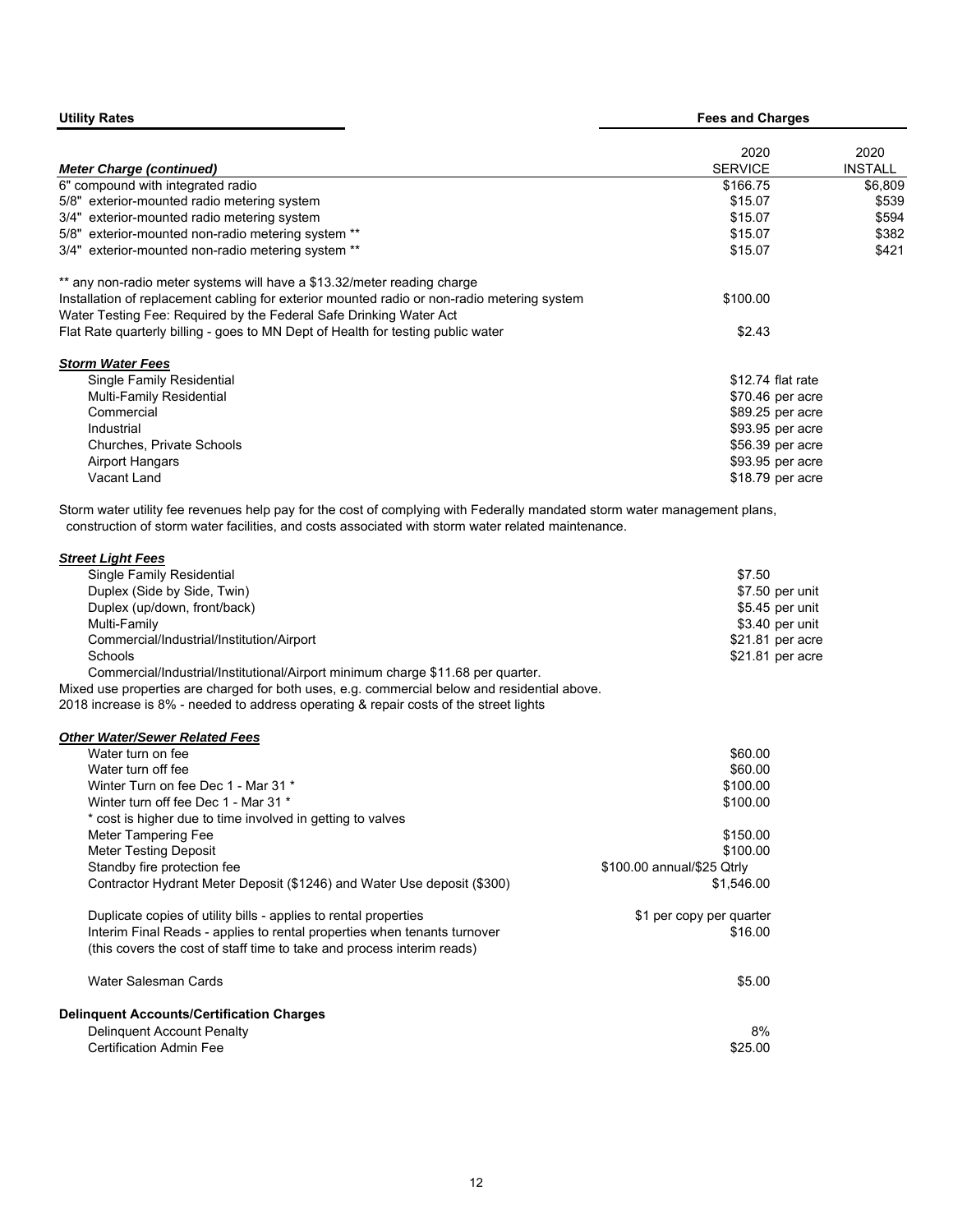### **South St. Paul Airport - Fleming Field**

| South St. Paul Airport - Fleming Field                                                                                                                                                                                                                                                                                                                  |                  | <b>Fees and Charges</b> |                       |  |
|---------------------------------------------------------------------------------------------------------------------------------------------------------------------------------------------------------------------------------------------------------------------------------------------------------------------------------------------------------|------------------|-------------------------|-----------------------|--|
| Fuel                                                                                                                                                                                                                                                                                                                                                    |                  |                         |                       |  |
| Self Serve 100 LL                                                                                                                                                                                                                                                                                                                                       | Varies by Market |                         | per gallon            |  |
| Self Serve 91 UL                                                                                                                                                                                                                                                                                                                                        | Varies by Market |                         | per gallon            |  |
| Self Serve Jet A                                                                                                                                                                                                                                                                                                                                        | Varies by Market |                         | per gallon            |  |
| Prepay Fuel Card Discount (Must have or purchase an airport Fuel Card)                                                                                                                                                                                                                                                                                  | \$               |                         | 0.05 per gallon       |  |
| Discount (100LL)*                                                                                                                                                                                                                                                                                                                                       | \$               |                         | 0.15 per gallon       |  |
| Discount (Jet A)*                                                                                                                                                                                                                                                                                                                                       | \$               |                         | 0.25 per gallon       |  |
|                                                                                                                                                                                                                                                                                                                                                         |                  |                         |                       |  |
| *Must have valid lease(s)/sublease(s) and pay invoices by due date. New users as of 1/1/17 and<br>any existing user as of 1/1/18 that has not purchased fuel through this program within the previous<br>12 months, will need to meet a minimum threshold of 150 gallons/month to be eligible for a<br>discount. Discounts will be held for two months. |                  |                         |                       |  |
| <b>City T-Hangars</b> (lease agreement)                                                                                                                                                                                                                                                                                                                 |                  |                         |                       |  |
| North T-Hangars (10 units with 40-foot door) 2 units with extra storage at a higher rate                                                                                                                                                                                                                                                                | \$               |                         | 247.00 per month      |  |
| North T-Hangars (1 units with 40-foot door with extra stroage)                                                                                                                                                                                                                                                                                          | \$               |                         | 289.00 per month      |  |
| North T-Hangars (1 units with 40-foot door with extra stroage additonal features)                                                                                                                                                                                                                                                                       | \$               |                         | 336.00 per month      |  |
|                                                                                                                                                                                                                                                                                                                                                         | \$               |                         | 268.00 per month      |  |
| South T-Hangars (18 units with 42-foot door)                                                                                                                                                                                                                                                                                                            |                  |                         |                       |  |
| South T-Hangars (2 units with 45-foot door)                                                                                                                                                                                                                                                                                                             | \$               |                         | 295.00 per month      |  |
| South T-Hangars (2 units Garage/Storage)                                                                                                                                                                                                                                                                                                                | \$               |                         | 177.00 per month      |  |
| Month-to-Month Fee                                                                                                                                                                                                                                                                                                                                      | \$               | 50.00                   |                       |  |
| <b>Monthly Billing</b>                                                                                                                                                                                                                                                                                                                                  | \$               |                         | 20.00 per month       |  |
| Late Fee (any installment of Rent unpaid in excess of 5 days)                                                                                                                                                                                                                                                                                           | \$               |                         | 50.00 per month       |  |
| ACH                                                                                                                                                                                                                                                                                                                                                     | Free             |                         |                       |  |
| Parking Lot                                                                                                                                                                                                                                                                                                                                             | Free             |                         |                       |  |
| <b>Events</b>                                                                                                                                                                                                                                                                                                                                           |                  |                         |                       |  |
| Event fee                                                                                                                                                                                                                                                                                                                                               | \$               |                         | 1,000.00 includes tax |  |
| Event Fee for Airport Personnel (4 Hour minimum)                                                                                                                                                                                                                                                                                                        | \$               |                         | 35.00 per hour        |  |
| Cones (no charge if paying event fee)                                                                                                                                                                                                                                                                                                                   | \$               |                         | 1.00 per cone         |  |
| Barricades (no charge for paying event fee)                                                                                                                                                                                                                                                                                                             | \$               |                         | 2.50 per barricade    |  |
| Penalty (inlcudes not following approved procedures)<br>*All events will be charged to close portions of the Airport                                                                                                                                                                                                                                    | \$               |                         | 100.00 per occurance  |  |
| Land Lease ***                                                                                                                                                                                                                                                                                                                                          |                  |                         |                       |  |
| Non-Commercial                                                                                                                                                                                                                                                                                                                                          | \$               |                         | 0.288 per square foot |  |
| Commercial (Inside the Fence)                                                                                                                                                                                                                                                                                                                           | \$               |                         | 0.375 per square foot |  |
| Commercial (On the Street)                                                                                                                                                                                                                                                                                                                              | \$               |                         | 0.490 per square foot |  |
| Lease changes, amendments, or revisions                                                                                                                                                                                                                                                                                                                 | \$               | 1,000.00                |                       |  |
| <b>Right of First Refusal</b>                                                                                                                                                                                                                                                                                                                           | \$               |                         | 100.00 per 180 days   |  |
| *Land leases increase by 3% each year of lease                                                                                                                                                                                                                                                                                                          |                  |                         |                       |  |
| <b>Apparel</b>                                                                                                                                                                                                                                                                                                                                          |                  |                         |                       |  |
| Sweatshirts                                                                                                                                                                                                                                                                                                                                             | \$               | 30.00                   |                       |  |
| Denim Long Sleeve Shirts                                                                                                                                                                                                                                                                                                                                | \$               | 35.00                   |                       |  |
| $1/4$ zip                                                                                                                                                                                                                                                                                                                                               | \$               | 55.00                   |                       |  |
| Polo Shirts                                                                                                                                                                                                                                                                                                                                             | \$               | 35.00                   |                       |  |
| <b>Baseball Caps</b>                                                                                                                                                                                                                                                                                                                                    | ¢                | 15.00                   |                       |  |
| Additional charge for XXL+                                                                                                                                                                                                                                                                                                                              | \$               | 2.00                    |                       |  |
| <b>Tie Down Fees***</b>                                                                                                                                                                                                                                                                                                                                 |                  |                         |                       |  |
| Nightly                                                                                                                                                                                                                                                                                                                                                 | \$               | 5.00                    |                       |  |
| Weekly                                                                                                                                                                                                                                                                                                                                                  | \$               |                         | 20.00 per week        |  |
| Monthly - Grass                                                                                                                                                                                                                                                                                                                                         | \$               |                         | 35.00 per month       |  |
| Monthly - Ramp                                                                                                                                                                                                                                                                                                                                          | \$               |                         | 60.00 per month       |  |
| Ramp Fees                                                                                                                                                                                                                                                                                                                                               |                  |                         |                       |  |
| Single Prop                                                                                                                                                                                                                                                                                                                                             | Free             |                         |                       |  |
| Dual Prop (fee waived with 30 gallon fuel purchase)                                                                                                                                                                                                                                                                                                     | \$               |                         | 15.00 per night       |  |
| Turbine (fee waived with 60 gallon fuel purchase)                                                                                                                                                                                                                                                                                                       | \$               |                         | 25.00 per night       |  |
| Jet (fee waived with 100 gallon fuel purchase)                                                                                                                                                                                                                                                                                                          | \$               |                         | 35.00 per night       |  |
| *Special Event Ramp Fees may be imposed to facilitate certain events.                                                                                                                                                                                                                                                                                   |                  |                         |                       |  |

\*\*\* Late fee penalty of 5% will be assessed if payments are not made on time